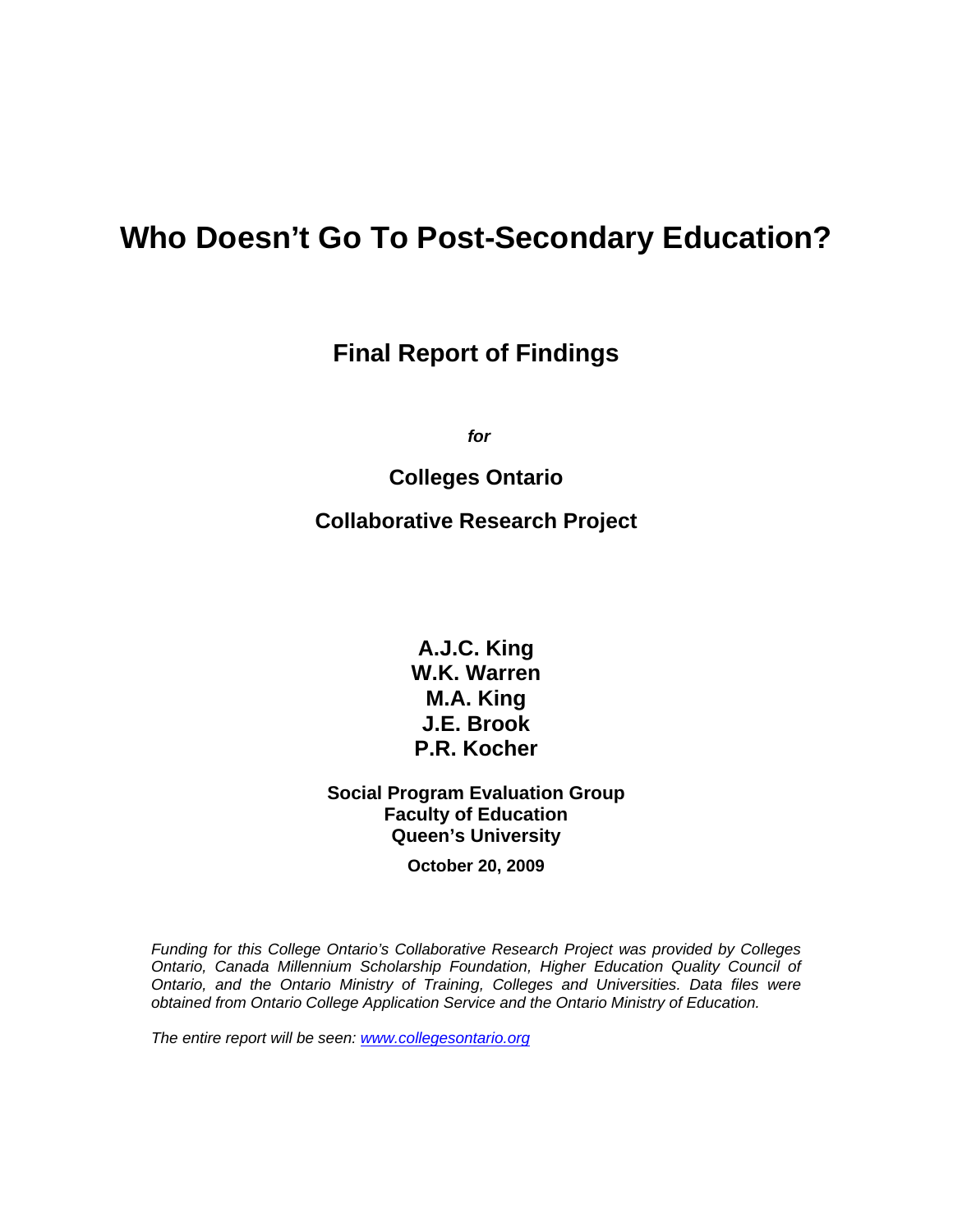# **Executive Summary**

#### **Introduction**

 $\overline{a}$ 

This study<sup>[1](#page-1-0)</sup> was designed to develop a better understanding of the characteristics of the young people who do not pursue post-secondary education (PSE)<sup>[2](#page-1-1)</sup> directly after leaving secondary school, and the factors that shaped their decision making.

Quantitative and qualitative data were used in this study. The quantitative component relied on data files from the Ontario Ministry of Education which included demographic information and marks records for approximately 750,000 secondary school students in each of their school years from 2001-02 to 2006-07. These files included integrated data on applications and registrations in university and college which the Ministry of Education (MOE) had received from the Ontario Universities' Application Centre (OUAC) and the Ontario College Application Service (OCAS), respectively. Data were also received from OCAS which included applications, offers and registrations in Ontario's 24 Colleges of Applied Arts & Technology for 2006-07 (n=138,000).

Three types of analysis were conducted: the first involved a snapshot of all enrolled students in Ontario secondary schools in 2006-07 to gain an insight into academic achievement and PSE interest and opportunity at one point in time. The second involved the trace of students who began Grade 9 in 2001-02 and 2002-03 to their PSE destination in 2005-06 and 2006-07 (n=88,427 (2001-02); n=105,570 (2002-03). The purpose of this analysis was to outline the path of Ontario students throughout secondary school in terms of course selection and achievement, and to describe students' characteristics in terms of their PSE destinations. The third analysis examined applications, offers and registrations with regard to direct-from-secondary-school and out-of-school applicants to Ontario colleges as well as in specific college programs.

<span id="page-1-0"></span><sup>1</sup> This study was initiated by Colleges Ontario and partly funded by that organization as well as by the Ontario Ministry of Training, College and Universities, the Canada Millennium Scholarship Foundation and the Higher Education Quality Council of Ontario. Furthermore, the Ministry of Education in collaboration with the Ontario Universities' Application Centre (OUAC) and the Ontario College<br>Application Service (OCAS) provided the integrated data files essential to the study.

<span id="page-1-1"></span>Application Service (OCAS) provided the integrated data files essential to the study.<br><sup>2</sup> Within the scope of this study, PSE includes publically funded universities, the Colleges of Applied Arts and Technology and apprenticeship.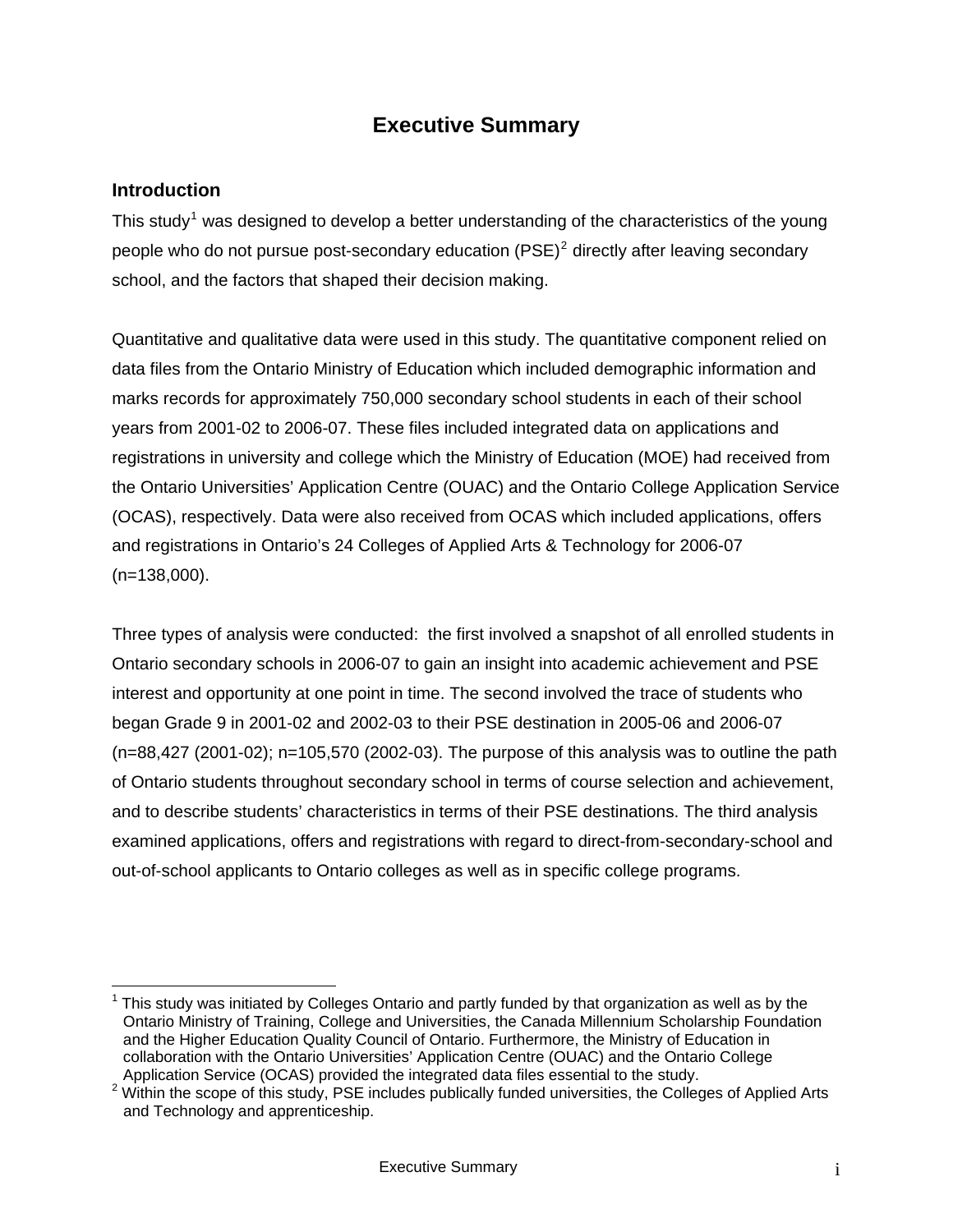The qualitative component consisted of the analysis of interviews with 211 young people who either went directly from secondary school into the workforce (n=111) or enrolled in college from the workforce at least one year after leaving secondary school (n=100). The qualitative component was designed to broaden our understanding of those young people who go directly to the workforce, and to identify the factors that influenced their decision making. The findings from the analyses of both the quantitative and qualitative components were intended to provide objective support for recommendations to improve the transition of young people from secondary school to PSE.

# **Findings**

The findings have been divided into three sections: (1) the flow of students from secondary school to PSE; (2) characteristics of those who do not go to PSE; and, (3) decision making related to PSE.

# **A. Destination of Students after Four or Five Years in Secondary School**

Figure 1 presents a trace of students from their enrollment in secondary school in the Fall of 2003 to their PSE destination four or five years later. At the end of five years of secondary school, sixty percent of students were enrolled in PSE programs (34% in university, 20% in college, and 6% in apprenticeships).

Within one or two years, a substantial number of youth from out of school will enroll in college (over 60% of first-year college enrollees do not come directly from secondary school) or university.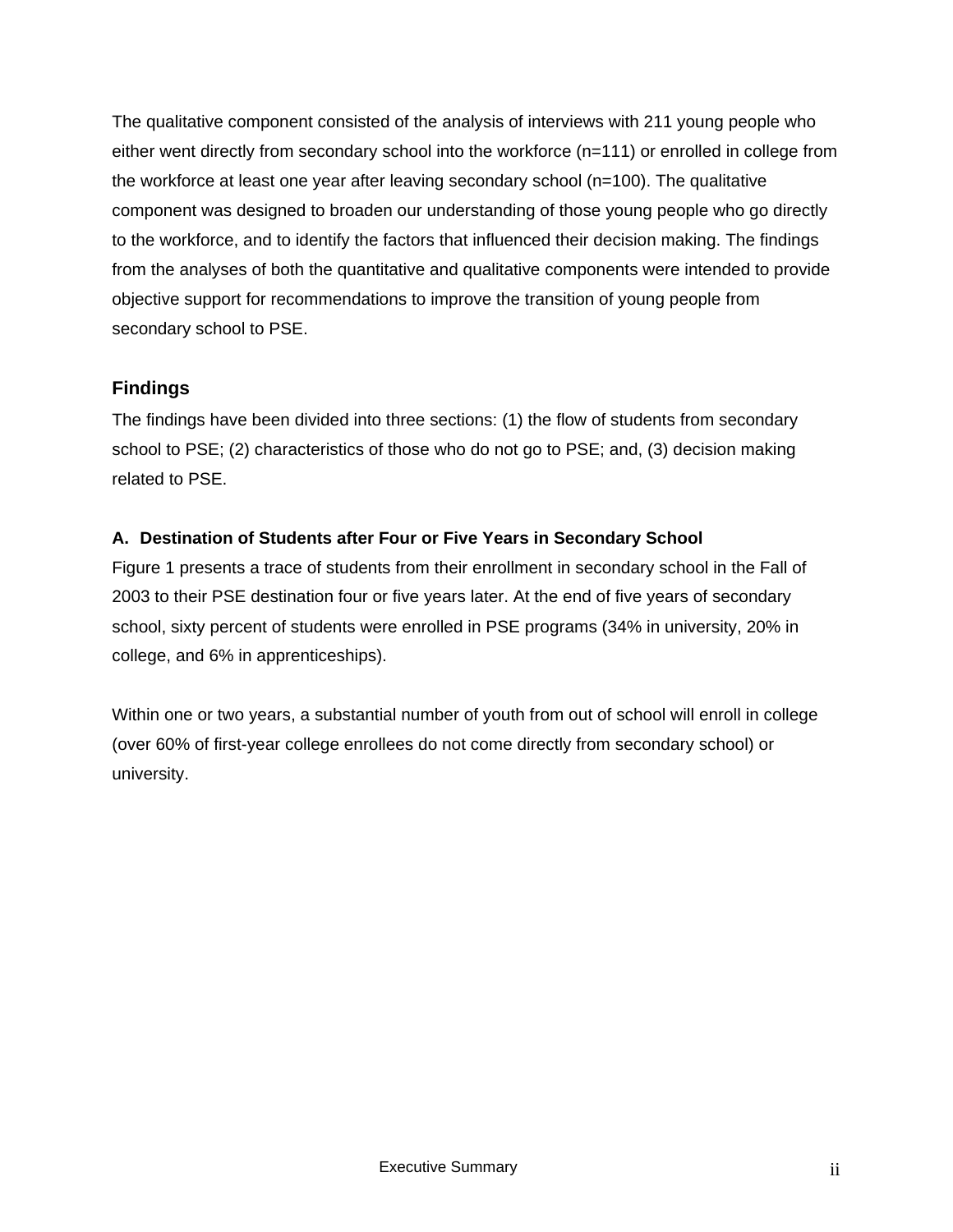



 $1$  The university percentages have been adjusted to include students who attended university in other provinces and the United States. Apprenticeship figures were based on 18 and 19 year olds registered in apprenticeship with MTCU. The large majority of those placed in the Workplace category were in the workforce, but the percentages also include those enrolled in private colleges and the military. University and college enrollment data were obtained from OUAC and OCAS, respectively.

The college and university enrollment numbers do not correspond exactly with other findings in the report because, when the Ministry of Education's OUAC and OCAS files were integrated to be used in the basic analysis, not all PSE enrollees were identified. In addition, Figure 1 represents the transition of students in 2008 rather than 2007, and incorporates an increase in the secondary school graduation rate and PSE enrollments. A small percentage of students remained in secondary school for a sixth year.

#### **B. Who Does Not Go to PSE?**

#### **1. Type of Ontario Secondary School Diploma (OSSD)**

- There was great variability in the proportions of students who go directly to PSE from secondary school depending on their secondary school program (Figure 2).
	- Eighty-four percent of those who completed an OSSD with University-Preparation courses (46% of the 2002-03 base Grade 9 population) enrolled in a PSE program. Most of the others did so in the following year.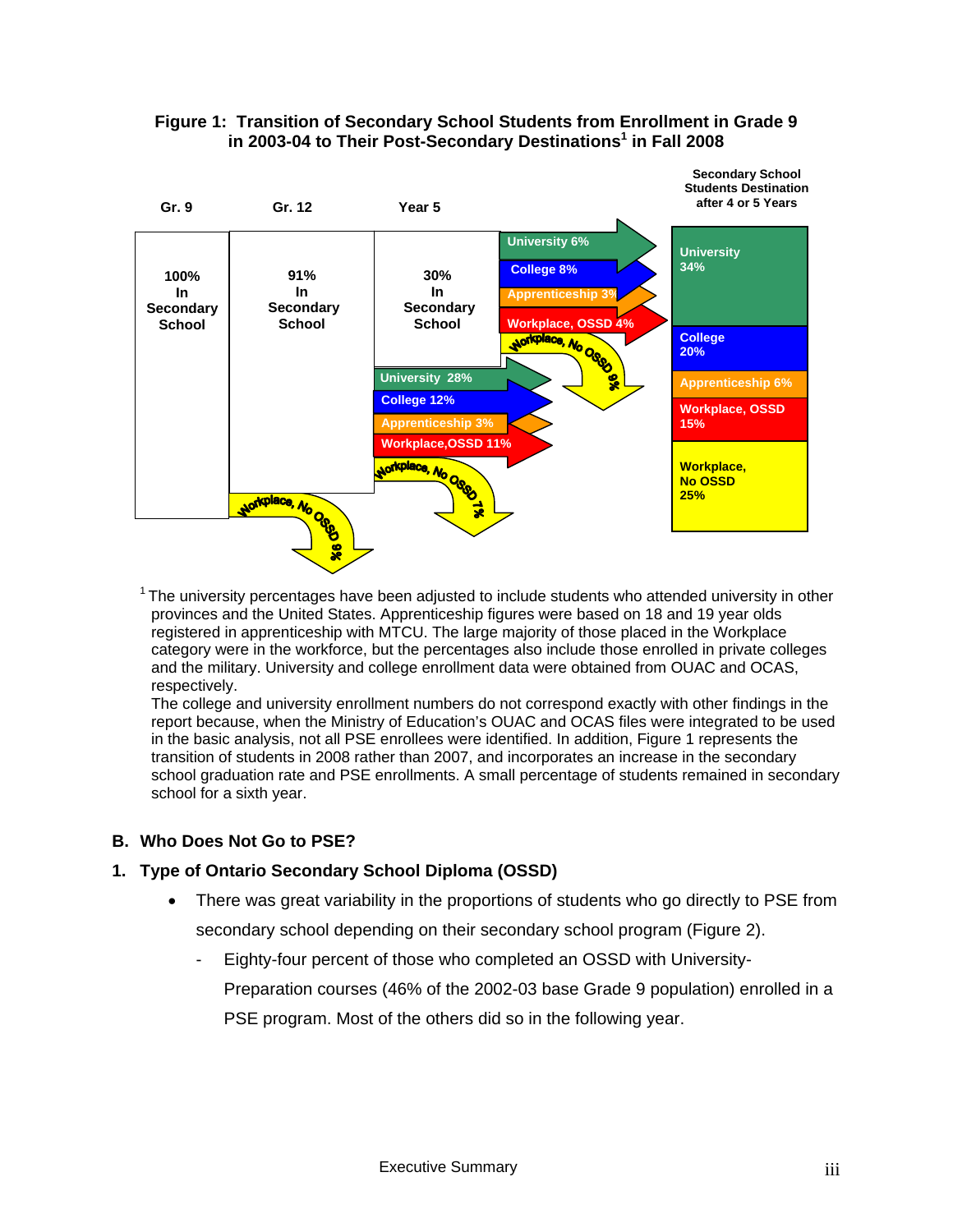- Less than one-half of the students with College-Preparation OSSDs (26% of the 2002-03 base Grade 9 population) went directly to college.
- Three percent of the 2002-03 base Grade 9 population completed a Workplace-Preparation OSSD.
- Apprenticeship registrants came from the College- and Workplace-Preparation OSSD groups.
- One-quarter of the 2002-03 base Grade 9 enrollment did not complete an OSSD in four or five years of secondary school. About one-quarter of this group were relatively close to completing an OSSD, but the remainder were well short of credits necessary for graduation.

#### **Figure 2: Destination by OSSD Type After Four or Five Years of Secondary School (% Students; 2002-03 Base Grade 9 Cohort)**



Note: Workplace includes apprenticeship, private career colleges, military. Source: MOE/OCAS/OUAC data file, 2006-07.

### **2. Secondary School Course Type**

• OSSD completion and subsequent PSE enrollment are far more likely for those who took Academic English or Mathematics in Grade 9, and far less likely for those who took Applied or Locally Developed English or Mathematics in Grade 9 (Figure 3).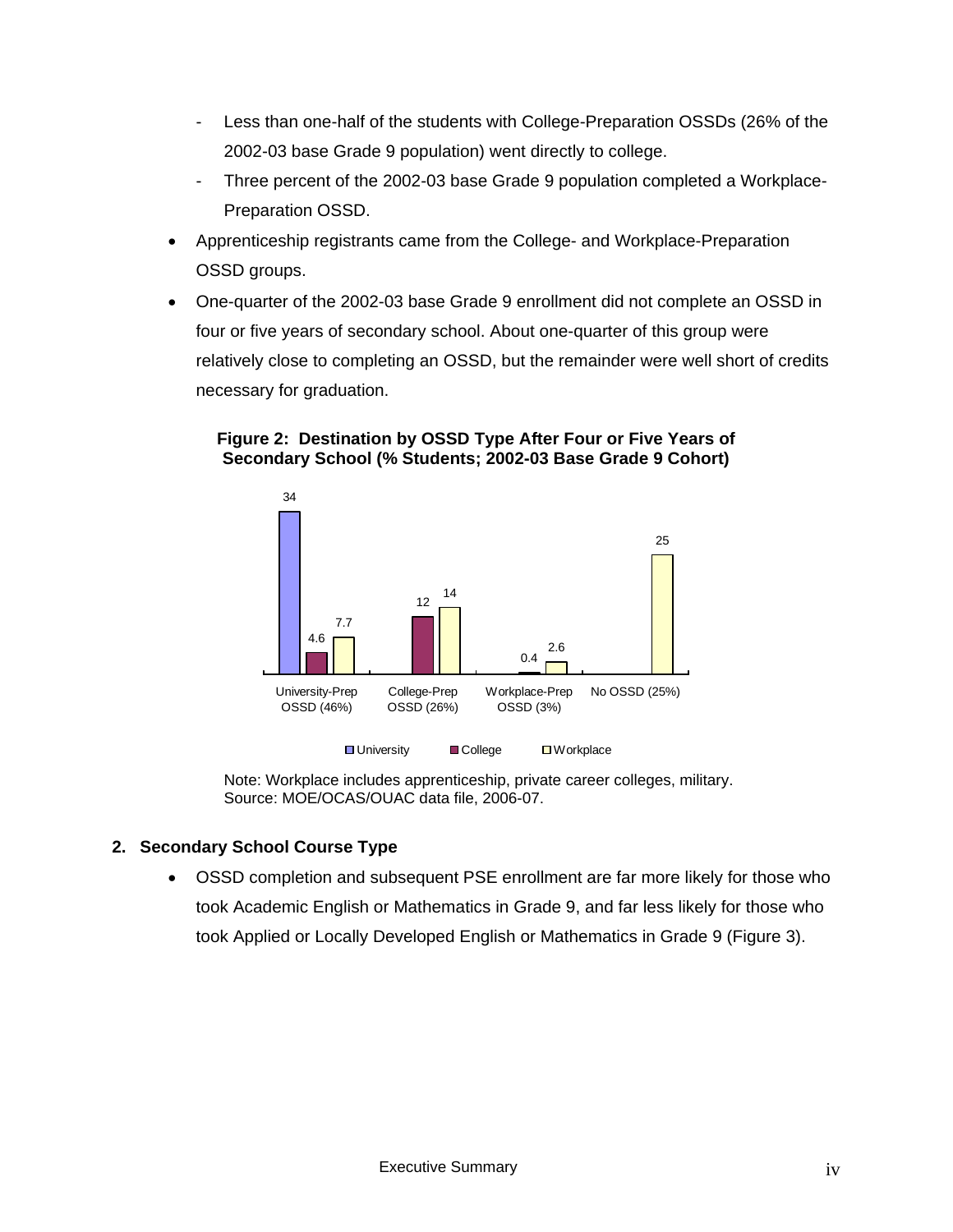#### **Figure 3: OSSD Completion in Four or Five Years, by Type of Grade 9 English & Mathematics Courses (% Students; 2002-03 Base Grade 9 Cohort)**



Source: MOE data file, 2006-07.

#### **3. The Role of Academic Achievement in OSSD Completion and PSE Destination**

• The number of courses failed in Grades 9 and 10 was directly related to OSSD completion within five years (Figure 4). For example, one failed course in Grade 9 reduced the graduation rate by over 20 percent.



**Figure 4: OSSD Completion in Four or Five Years, by Number of Courses Failed in Grades 9 & 10 (% Students; 2002-03 Base Grade 9 Cohort)** 

Source: MOE data file.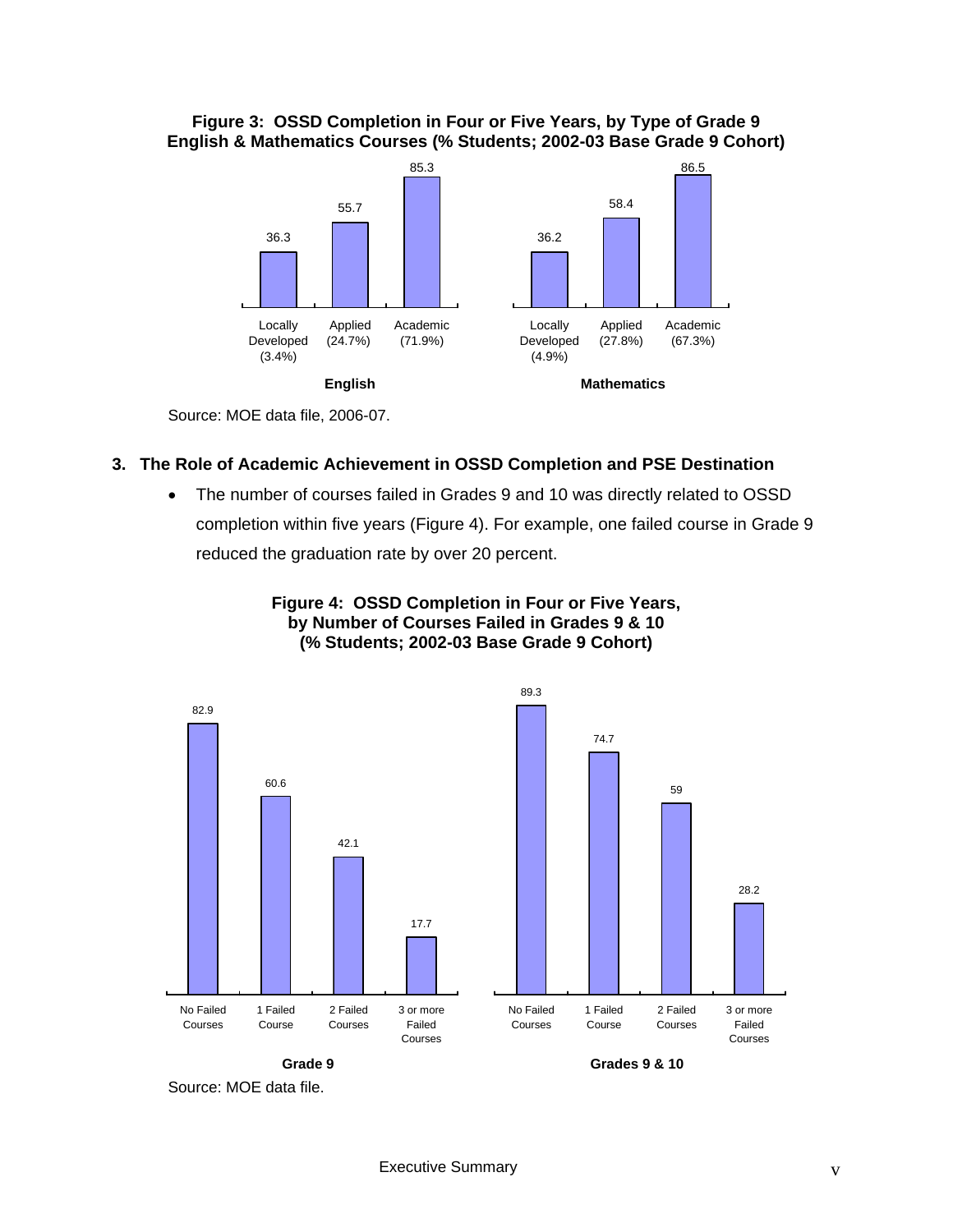- Grade 9 marks were a strong predictor of OSSD completion. Students with marks between 50% and 59% were less than half as likely to graduate as those with marks over 75%.
- The majority of the university-registrant group had average secondary school marks much higher than those of the other two groups (Figure 5).



Source: MOE/OCAS/OUAC data file.

- Students who registered in an apprenticeship had a similar marks distribution to that of college registrants, except that the apprentices were more likely to have had marks below 60 percent (14.8% compared to 11.6%) and to have taken Workplace-Preparation courses.
- The lower the average secondary school marks the less likely that students enrolled in PSE.
- The average secondary school marks distributions of those who applied but did not register in college and those who registered in a college program directly from secondary school were very similar.
- The average secondary school marks distributions of direct and non-direct registrants in college programs were very similar, suggesting that other factors play a role for those who choose not to go directly to college after secondary school.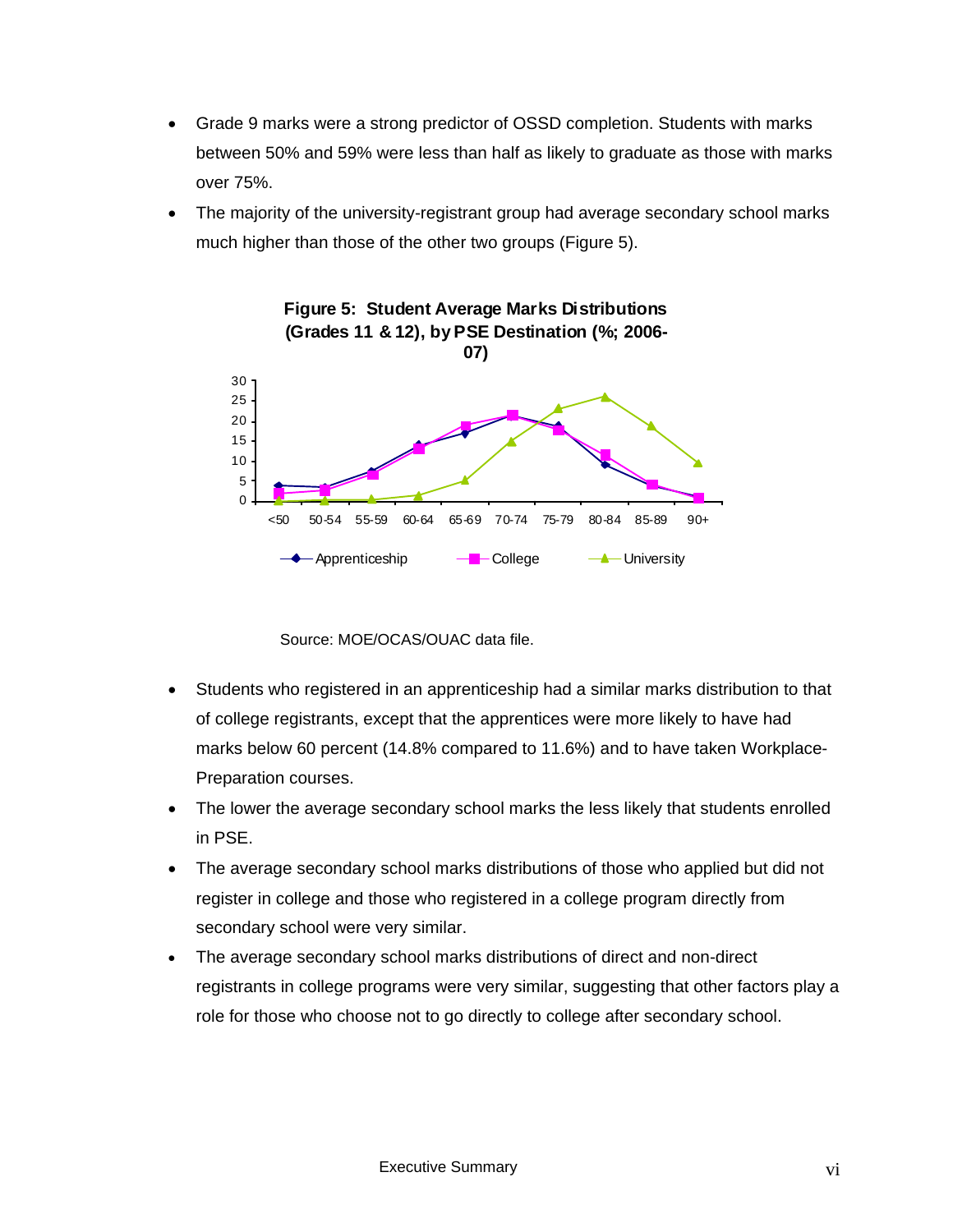#### **4. Gender**

• More females than males registered in university directly from secondary school (Figure 6).

# **Figure 6: Secondary School to Post-Secondary Education Destination Directly from Secondary School, by Gender (%; 2006-07)**



Source: MOE/OCAS/OUAC data file.

- Similar proportions of males and females registered in college directly from secondary school.
- Three times as many males as females took up an apprenticeship directly from secondary school.
- More males than females did not complete an OSSD within five years.
- Females were more likely than males to have taken Academic courses in Grades 9 and 10, and University-Preparation courses in Grades 11 and 12.
- Female secondary school graduates were less likely than male graduates to have taken a Grade 12 Mathematics course (63% to 74%).
- Females obtained higher average marks on all secondary school English, Mathematics and Science courses, except Grade 9 Locally Developed Mathematics.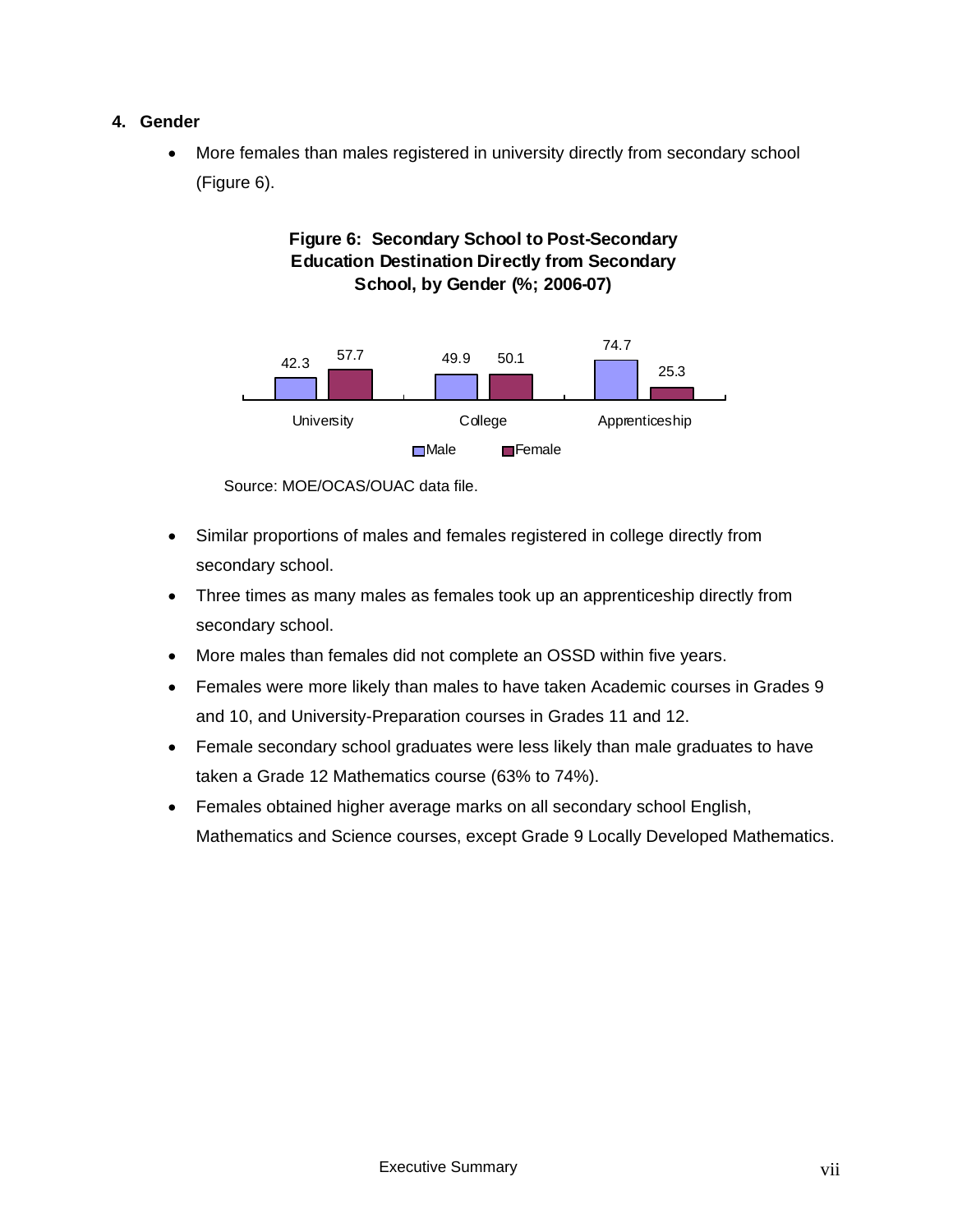#### **5. ESL Courses**

• ESL students were less likely than non-ESL students to complete an OSSD (62.6% compared to 75.7%) and to enroll in university and college (Figure 7).



Source: MOE/OCAS/OUAC data file.

#### **6. PSE Destination by Language Spoken at Home**

- Students from some language groups were more likely to attend university and others college, although the combined PSE enrollments were similar for many of the language groups – 40 to 50 percent.
- In general, students whose main language spoken in the home was other than French or English were less likely to enroll in PSE, but there was great variability across language groups. For example, students whose main language spoken in the home originated in China, Korea, Russia, and South Asia were most likely to complete an OSSD and go on to PSE. Students who had Spanish and Portuguese mainly spoken in their homes were least likely to do so.

#### **7. First Nation Students**

• First Nation students enrolled in Ontario public, Catholic and private secondary schools and funded by Indian and Northern Affairs, Canada (INAC) were far less likely than other<sup>[3](#page-8-0)</sup> students to complete an OSSD, to enroll in university, and to enroll in college (Figure 8).

<span id="page-8-0"></span> 3 'Other' students refers to all secondary school students who were not receiving funding from INAC, including off-reserve First Nation, Métis, and Inuit students.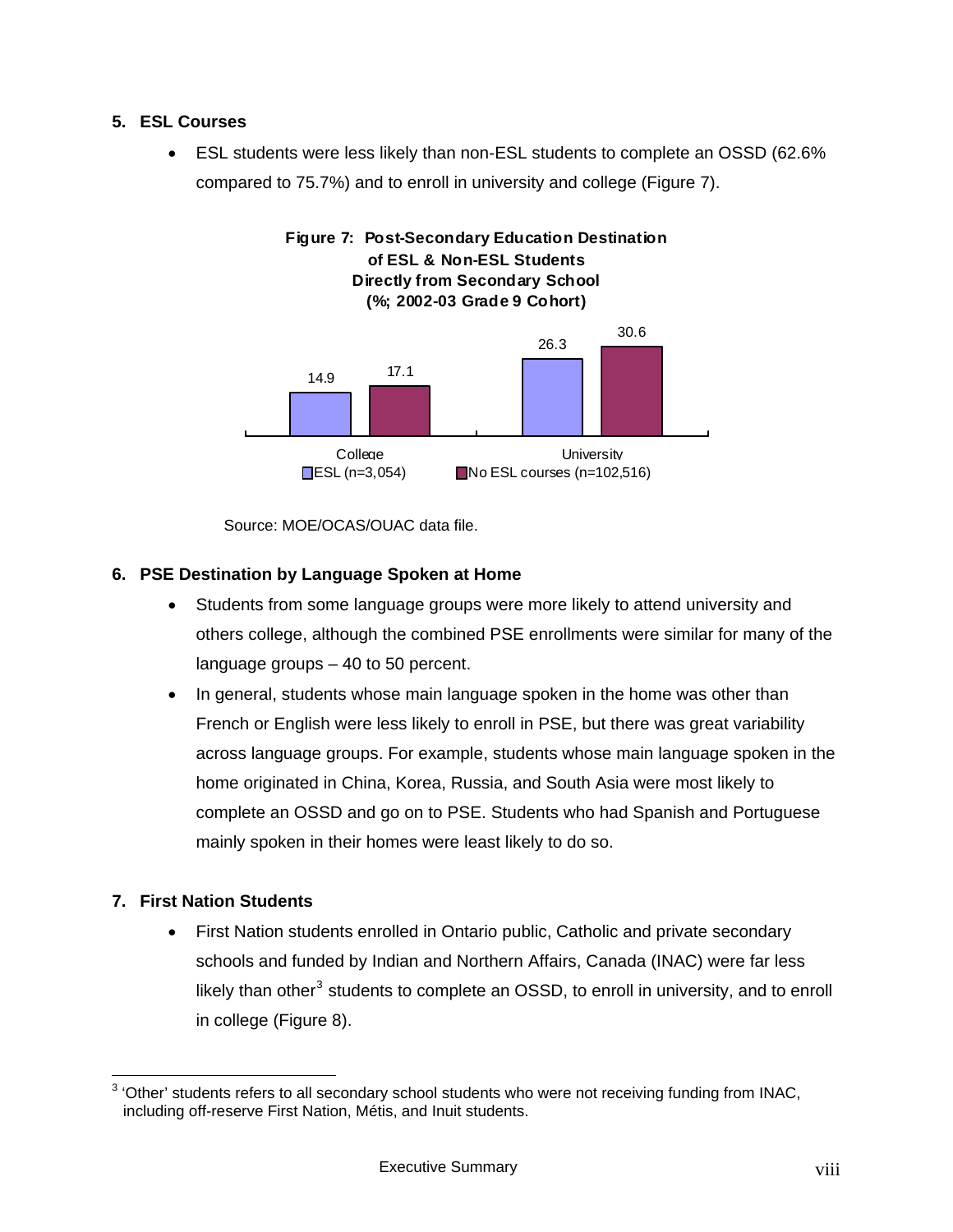**Figure 8: First Nation & Other Students Who Registered in Ontario Colleges & Universities Directly from Secondary School (% Eligible Students;<sup>a</sup> 2005-06)** 



<sup>a</sup> Eligible students include those in their fourth and fifth years of secondary school. Source: MOE/OCAS/OUAC data file.

#### **8. French-Language District School Boards**

• Students from French-Language District School Boards were more likely to attend college and slightly more likely to attend university than students from English-Language school boards (Figure 9).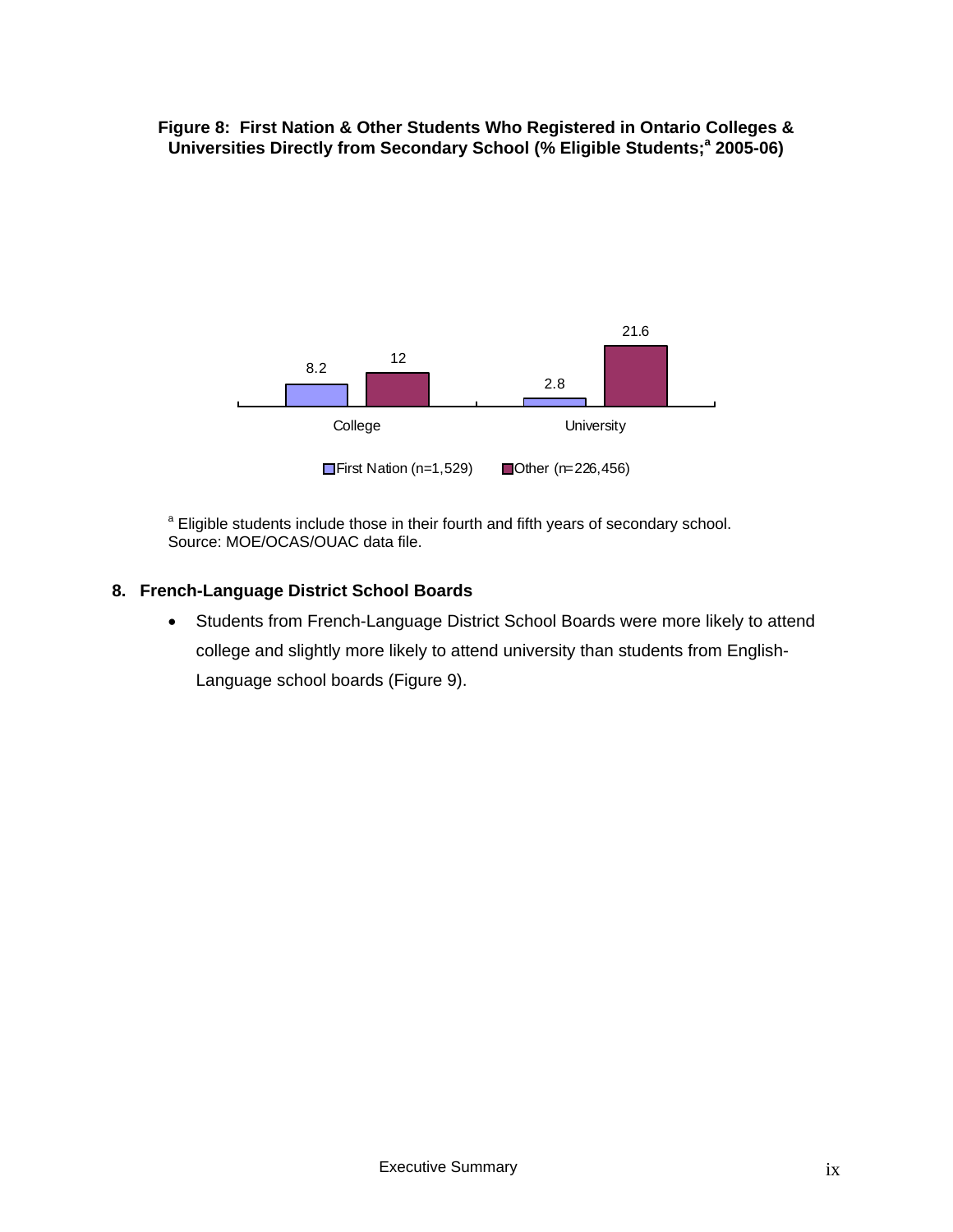**Figure 9: Registrations in College & University Directly from Secondary School, by Students from French- & English-Language District School Boards (%; 2006-07)**



Source: MOE/OCAS/OUAC 2006-07 and OCAS 2006 data files**.** 

### **9. Region and Type of School Board**

• In general, students from Catholic District School Boards were more likely than students from Public District School Boards to attend university and college directly from secondary school (Figure 10).





Source: MOE/OCAS/OUAC 2006-07 and OCAS 2006 data files.

• Pronounced school board differences from one region to another were evident in the proportions of Grade 12 and Year 5 students who applied to and registered in college and university; these differences ranged from 6.4% to 24.5% for college and 6.9% to 38.4% for university.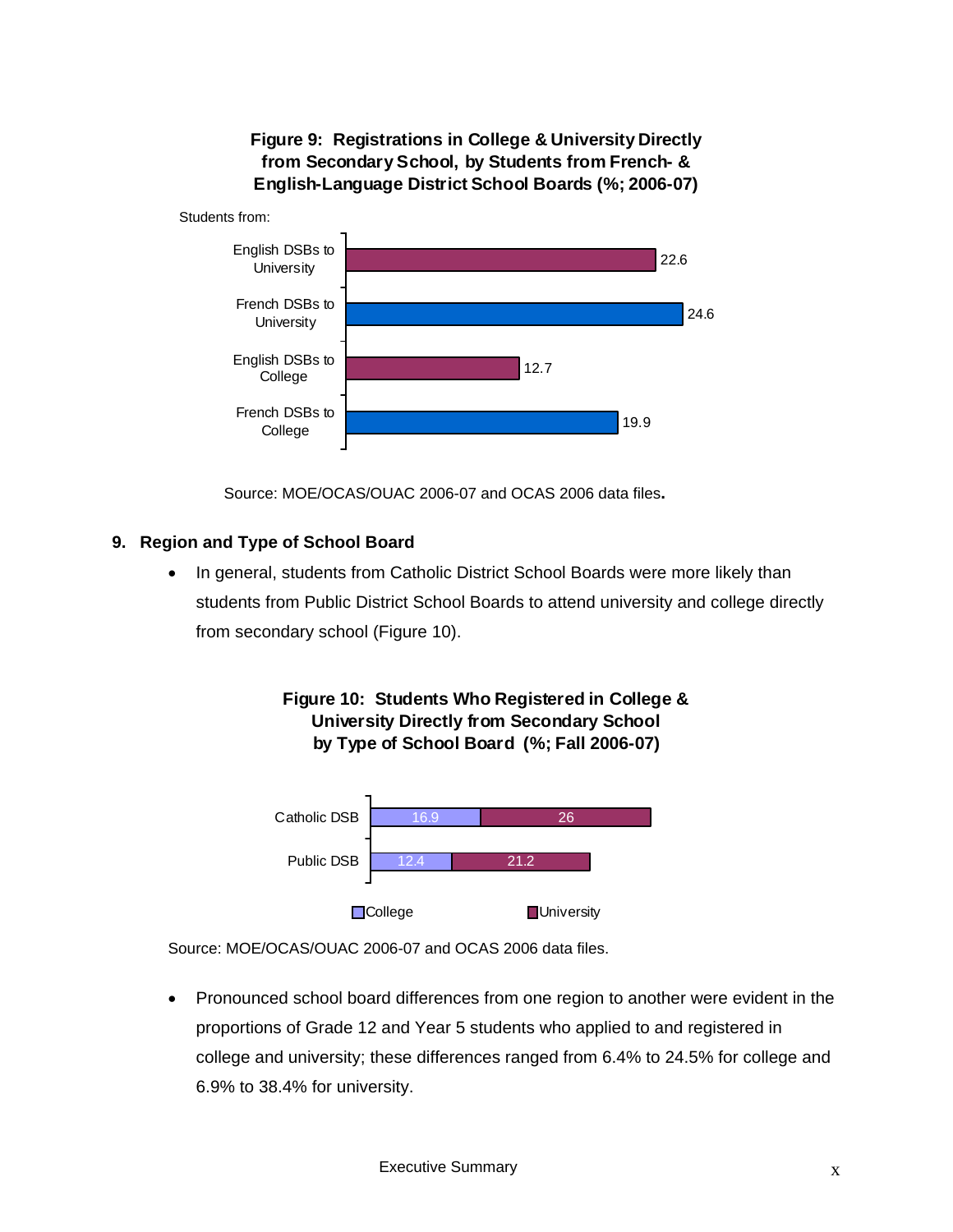• Generally, rural and northern Ontario students were less likely to apply to and register in PSE.

#### **10. Interest in Local PSE Institution**

- Pronounced regional differences were evident in the proportion of applicants who registered in their local university ranging from 8.4 percent to 85.4%.
- College offer rates (i.e., offer rates to all programs in a college) ranged from 47.2% in one college to 85.5% in another – excluding offers to programs not applied to.
- College program offer rates were notably lower in the Toronto and Ottawa-Carleton regions.
- Generally, college applicants preferred to remain in their home community to attend college, but there were exceptions. Figure 11 shows an example of the application pattern for two school boards (combined) in the southwestern region of the province in relation to their local college.

#### **Figure 11: Applicants to Their Local & Other Colleges from a Catholic District & Public District School Boards in Southwestern Ontario (%; Fall 2006)**



Note: Local = within School Board area; Nearby = generally within commuting distance; Other = typically means a student would have to live away from home. Source: OCAS data file.

• The combination of "interest" in remaining at home to attend college and relatively low offer rates to applications from some colleges raises the issue of accessibility to college for prospective college enrollees.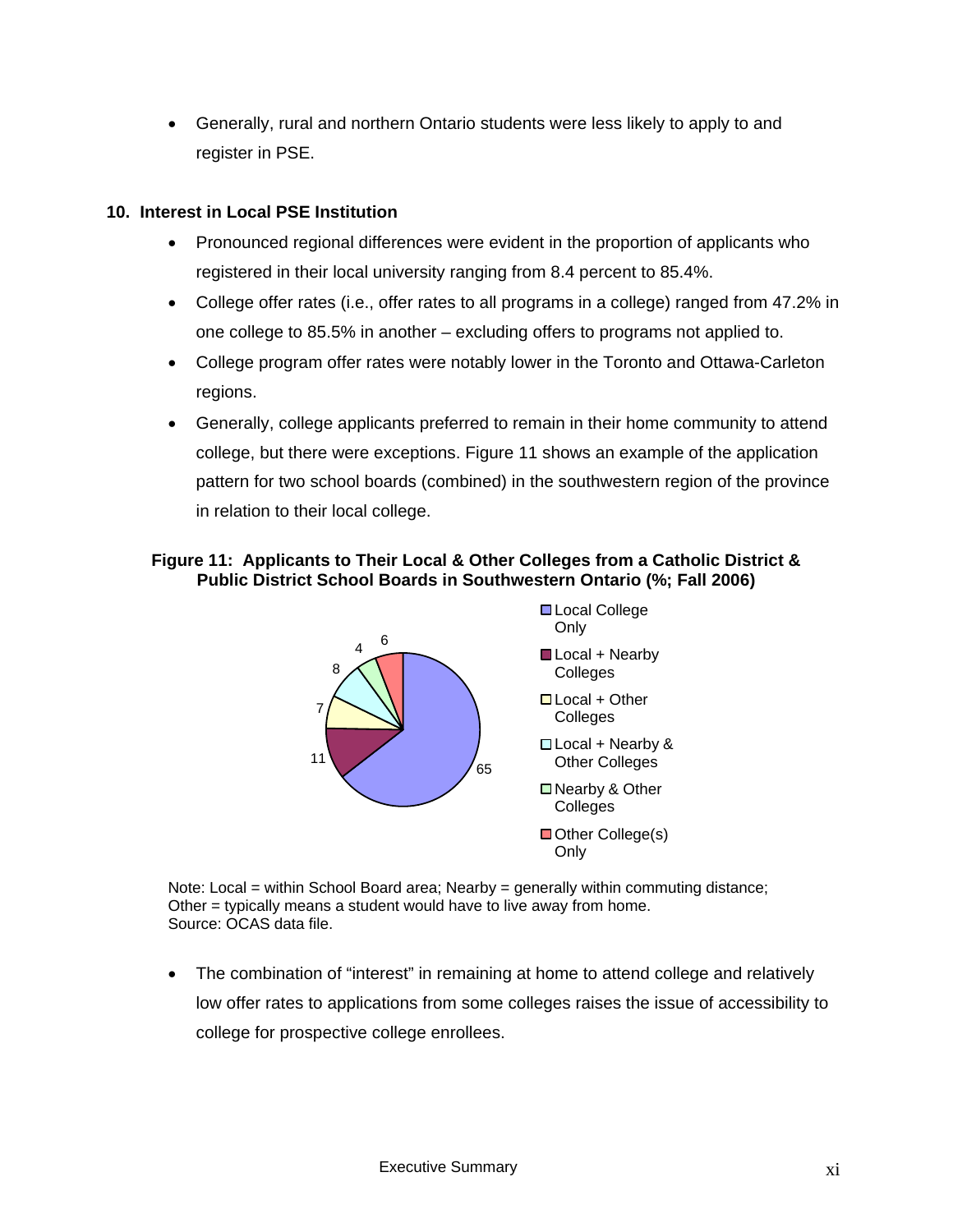• Students applying to college directly from secondary school were more likely to apply only to their local college than were students applying to university to their closest university (Figure 12). This pattern was even more pronounced for the over 60 percent of college applicants who did not apply directly from secondary school (Figure 13).



#### **Figure 12: Number of Ontario Colleges or Universities Applied to by Students Directly from Secondary School (%; Fall 2006)**

Source: OCAS data file (2006); university data adapted from King & Warren (2006).

# **Figure 13: Number of Ontario Colleges Applied to by Out-of-School (Non-Direct) Applicants (%; Fall 2006)**



Source: OCAS, 2006